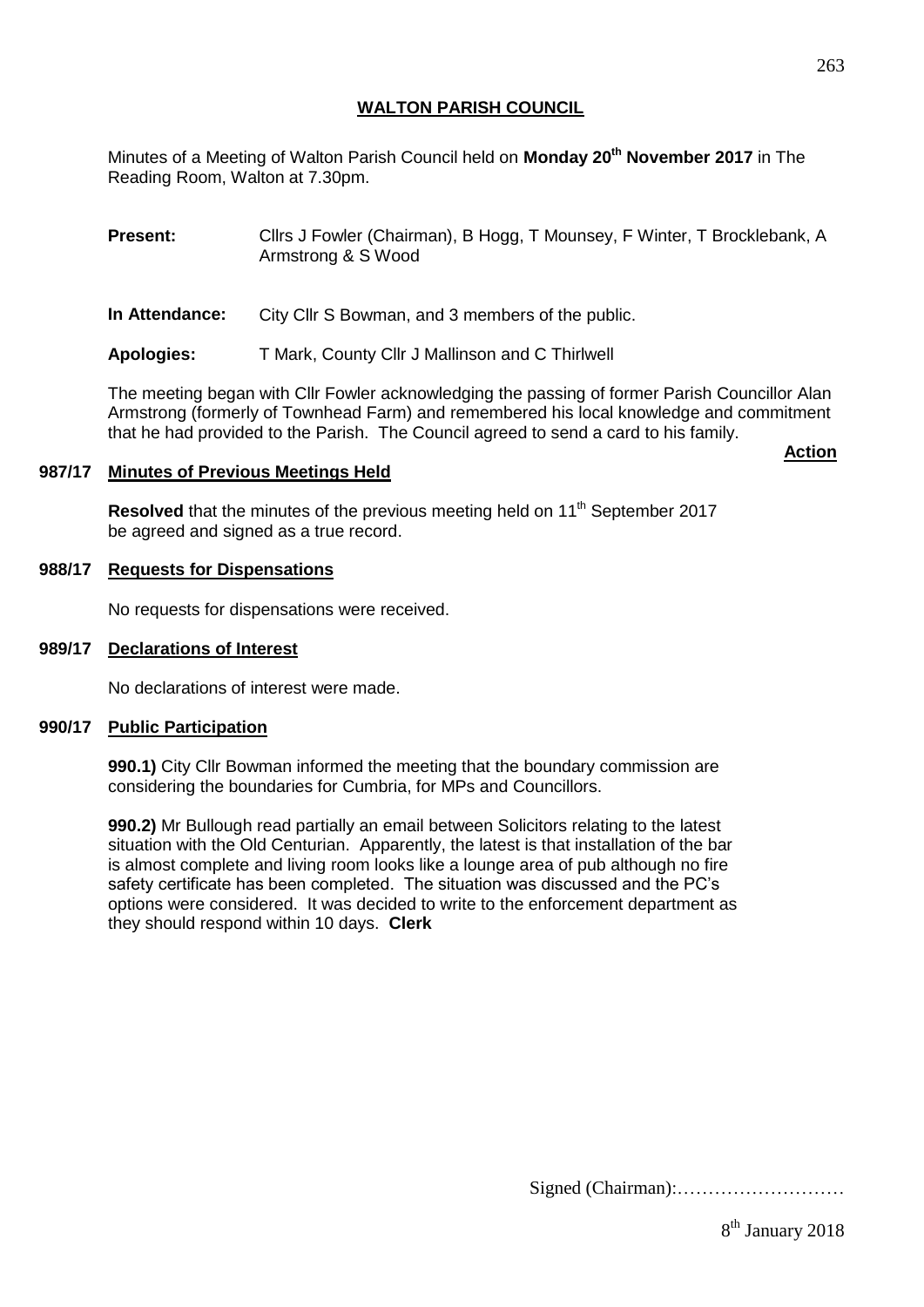## **991/17 Village Pub**

**As above. CT**

## **992/17 Village Green and Common Land**

**992.1) Village Green Inspections**

Cllr Mark has the information but was absent.

#### **992.2) Play Area Operational Inspection**  Noted.

# **992.3) Play Area Inspection – Insurance Requirements**

**CT**

CT to confirm.

## **992.4) Straying Livestock**

An update was provided regarding parties recently contacted including Police, Highways, Natural England, and Trading Standards. Some of these bodies were not concerned by our situation as there had been no incident. James Kyle produced a letter/email showing that he had made enquiries in the past trying to solve the situation of the cattle straying.

#### **993/17 Planning Matters**

**993.1)** No objections.

**993.2)** No objections.

## **994/17 Outside Bodies**

## **Walton Village Hall Management Committee** –

 Cllr Winter provided an update and the upcoming events were noted, along with the request to erect the Christmas Tree on the Green. Permission granted. Cllr Brocklebank was to liaise with Emma regarding possible advertising.

#### **Save our Pub** –

• This issue has been covered in other discussions during the meeting.

# **995/17 Financial Matters**

## **995.1) Bank Reconciliation & Invoices CT to deal.**

**CT**

# **995.2) Relocation of Bank Account**

With the HSBC branches in Brampton and at Kingstown having closed within the past few years, it was agreed that we would consider moving the accounts to the Cumberland for ease of location of branches. **CT / JF**

Signed (Chairman):………………………

13<sup>th</sup> November 2017